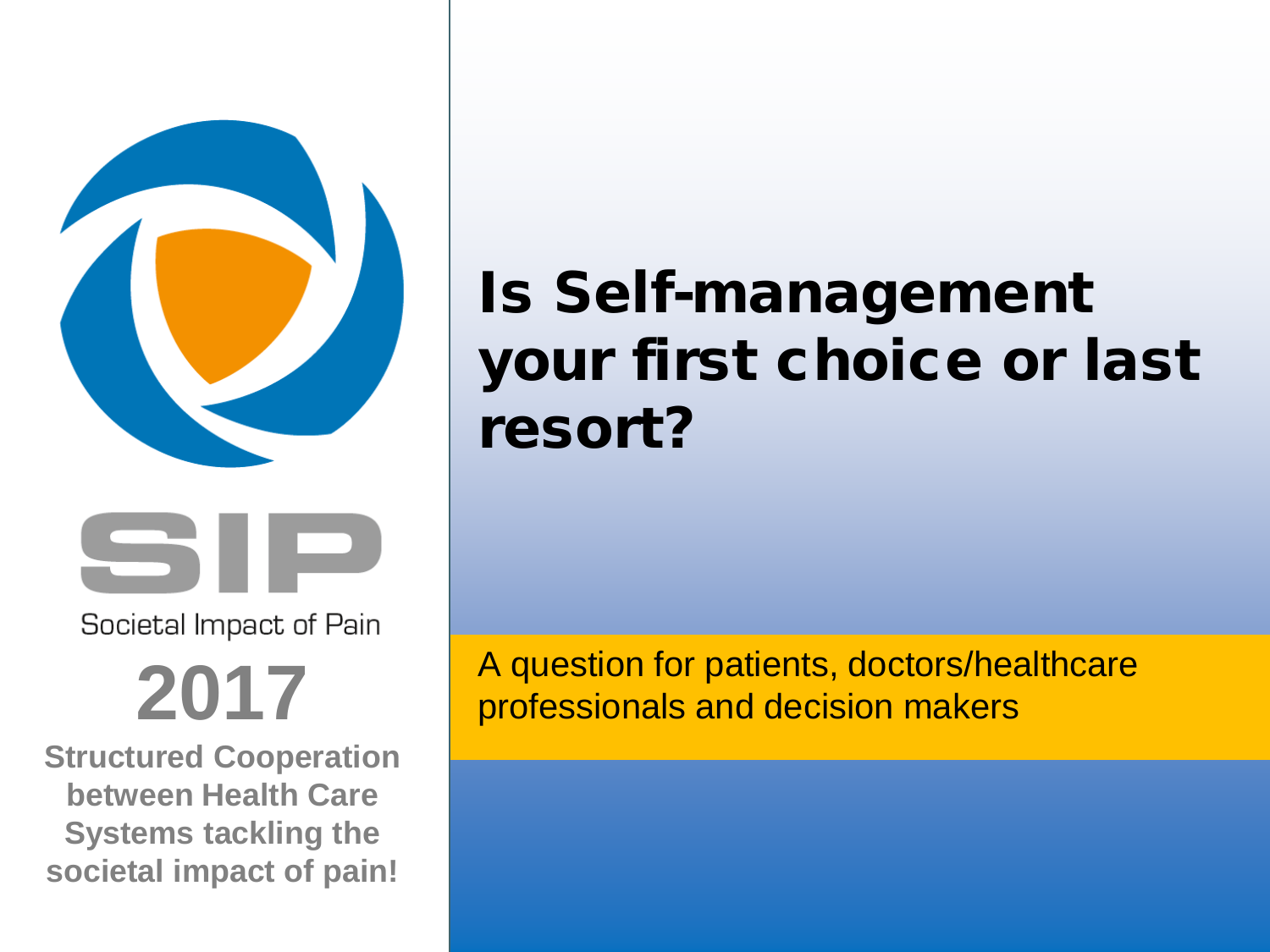Disclosure Statement of conflict of interest in the context of the subject of this presentation



**Within the past 12 months, I or my spouse/partner have had following financial interest/arrangement(s) or affiliation(s)**

| • Support for travel                      | <b>Grunenthal</b> |
|-------------------------------------------|-------------------|
| • Honoraria for lectures                  | <b>None</b>       |
| • Honoraria for advisory board activities | <b>None</b>       |
| • Participation in clinical trials        | <b>None</b>       |
| • Research funding                        | <b>None</b>       |
| • Financial shares and options            | <b>None</b>       |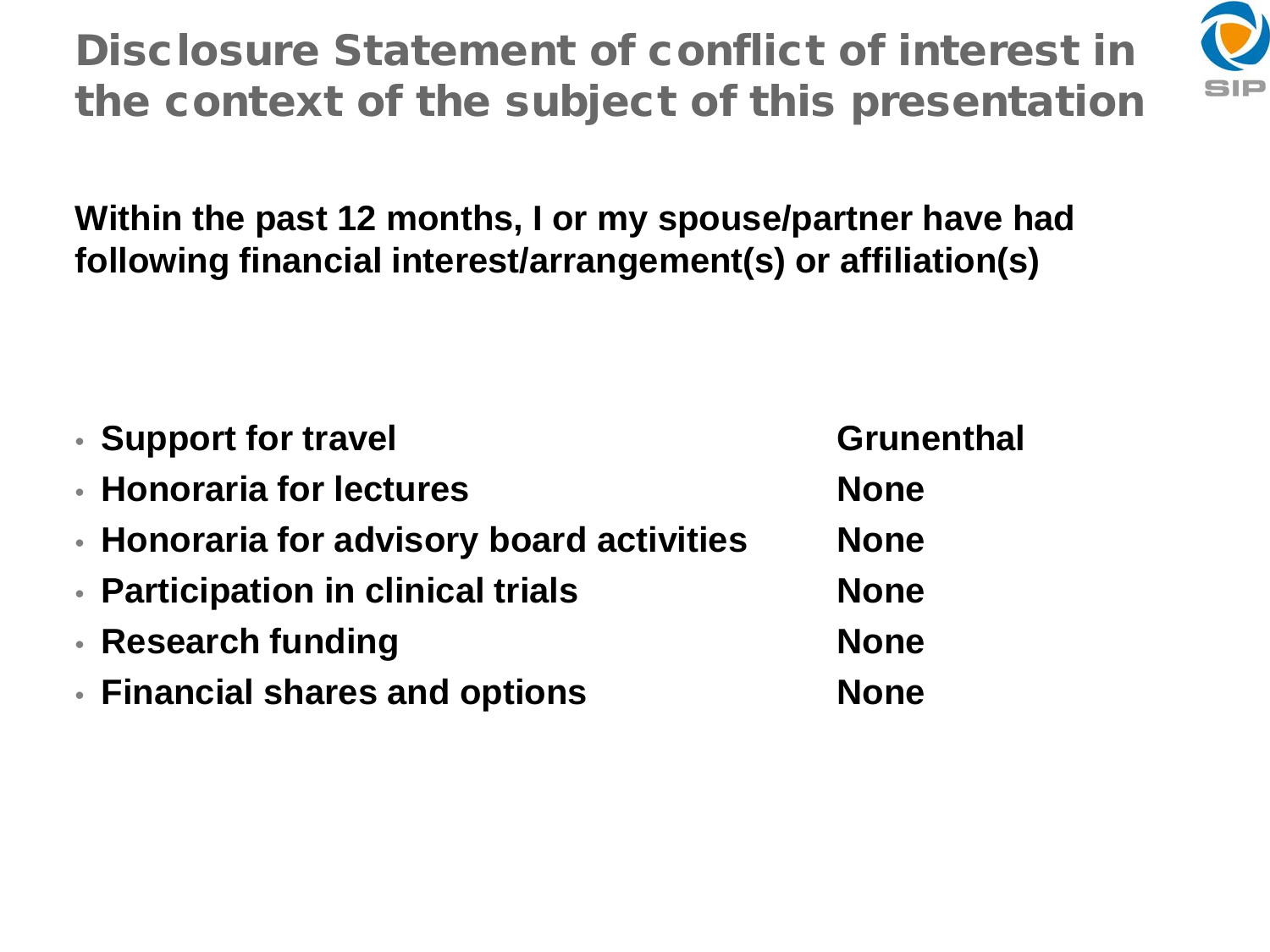#### Self-management?

Question to Patients: **Was selfmanagement your 1st Choice to manage your persistent pain?** 

Question to Doctors/healthcare professionals: **Was selfmanagement your 1st Choice to offer patients?** 

Question to Decision Makers: **Was self-management your 1st Choice to offer/develop in your service?** 

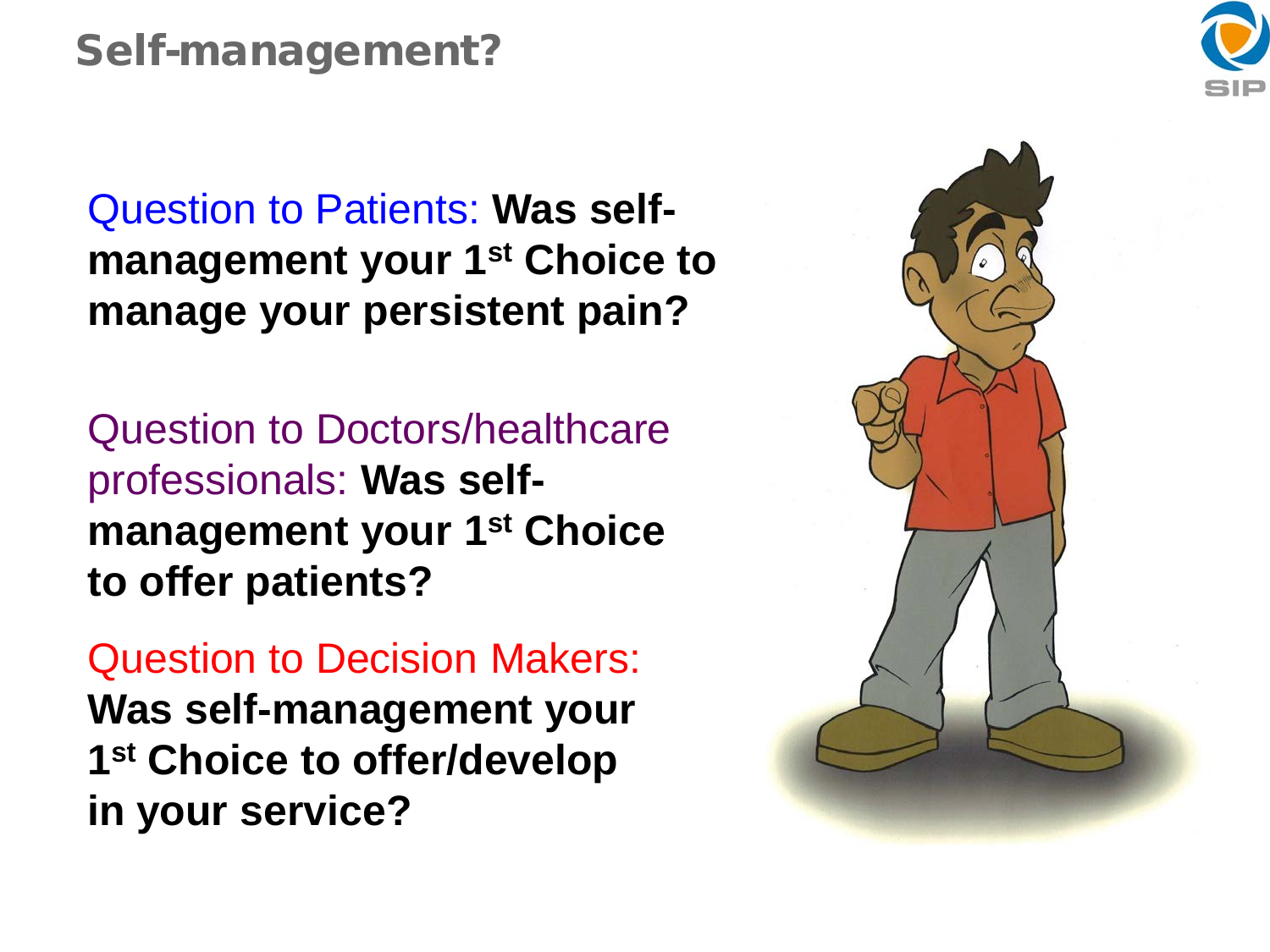#### Can you see the problem?



"**One in five Europeans suffers from chronic pain,** which translates into millions of patients facing pain every day"

**(100 million people in the 28 European Union countries alone)** 

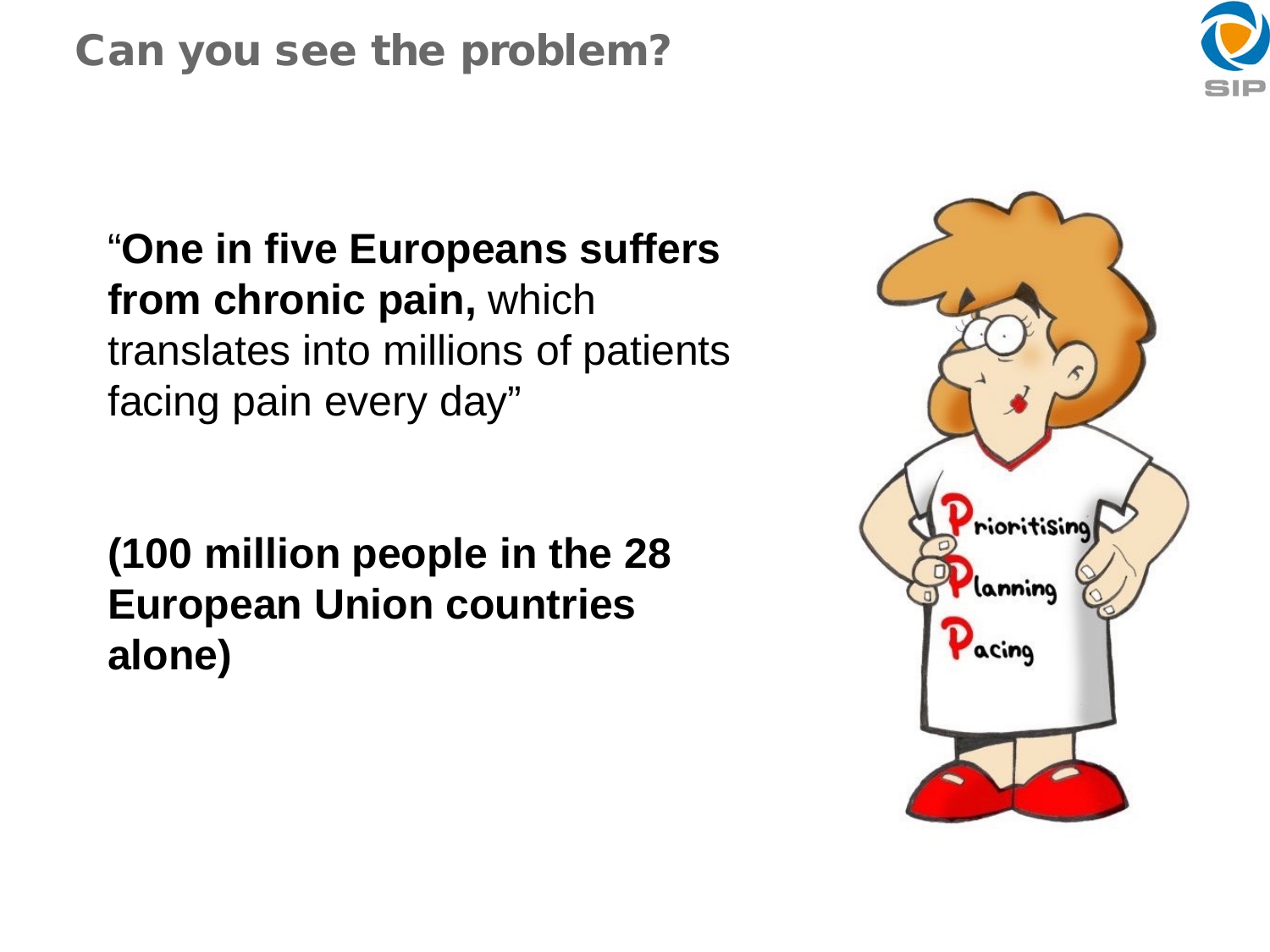### Where or from do we learn pain self-management skills?



- **General Practitioner?**
- **Pain Doctor?**
- **Physiotherapist?**
- **Other healthcare professionals?**

**Sadly, this is not always the case.**

**Doctors in the UK when in their 6-years of training, will only receive 19hrs on pain management.** 

**A Vet will receive more training**

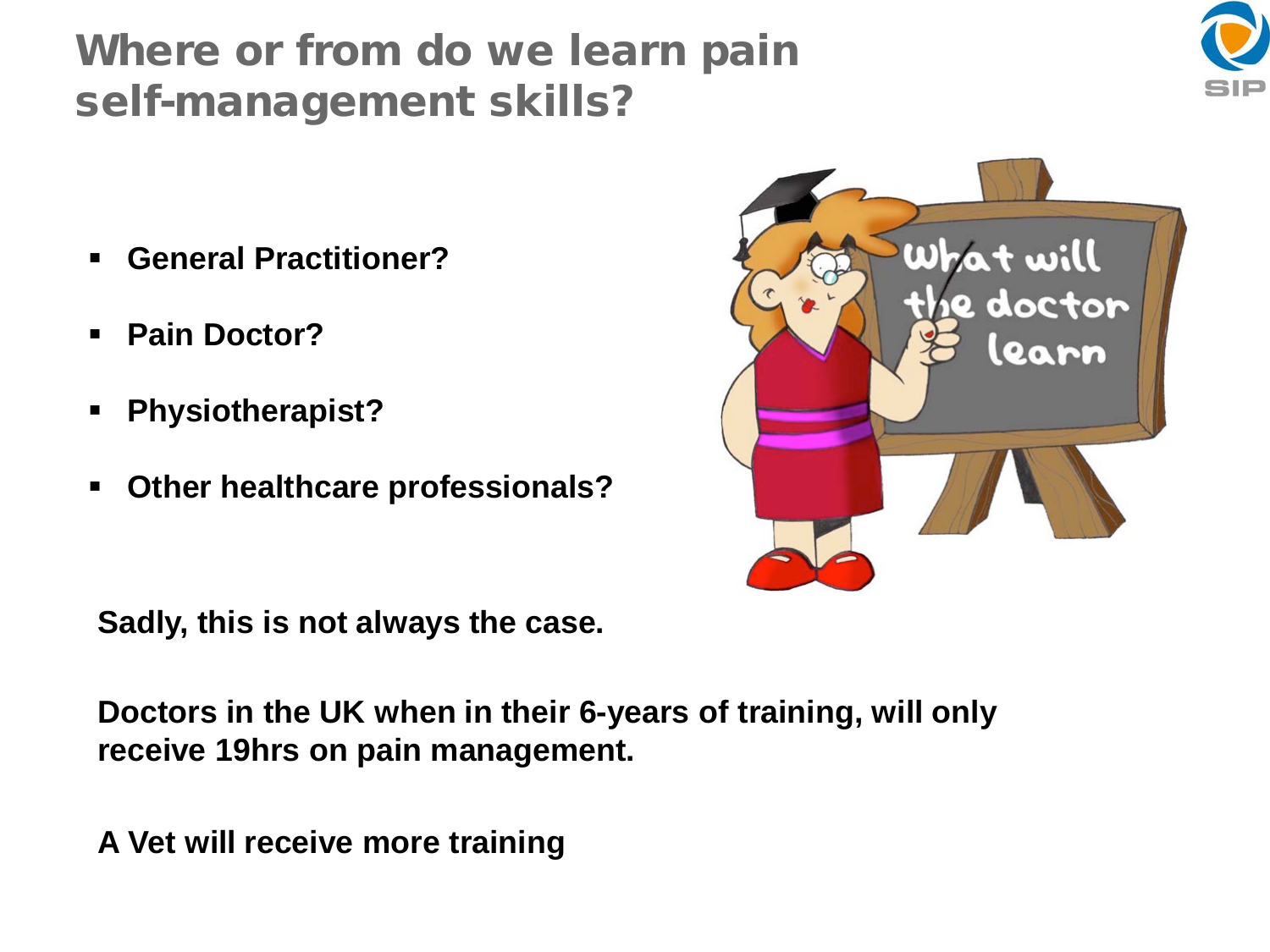### Self-management for the patient is?



- $\checkmark$  Balancing the demands of your pain condition with what you want out of life.
- $\checkmark$  You pulling strings and lead the way
- $\checkmark$  You give directions to receive the support and self-management skills that is tailored to meet your needs
- $\checkmark$  Getting support from your family, friends, work colleagues and healthcare professionals
- $\checkmark$  Teamwork and you are the Captain
- $\checkmark$  You overcome obstacles you meet

Adapted from www.zelfmanagement.com

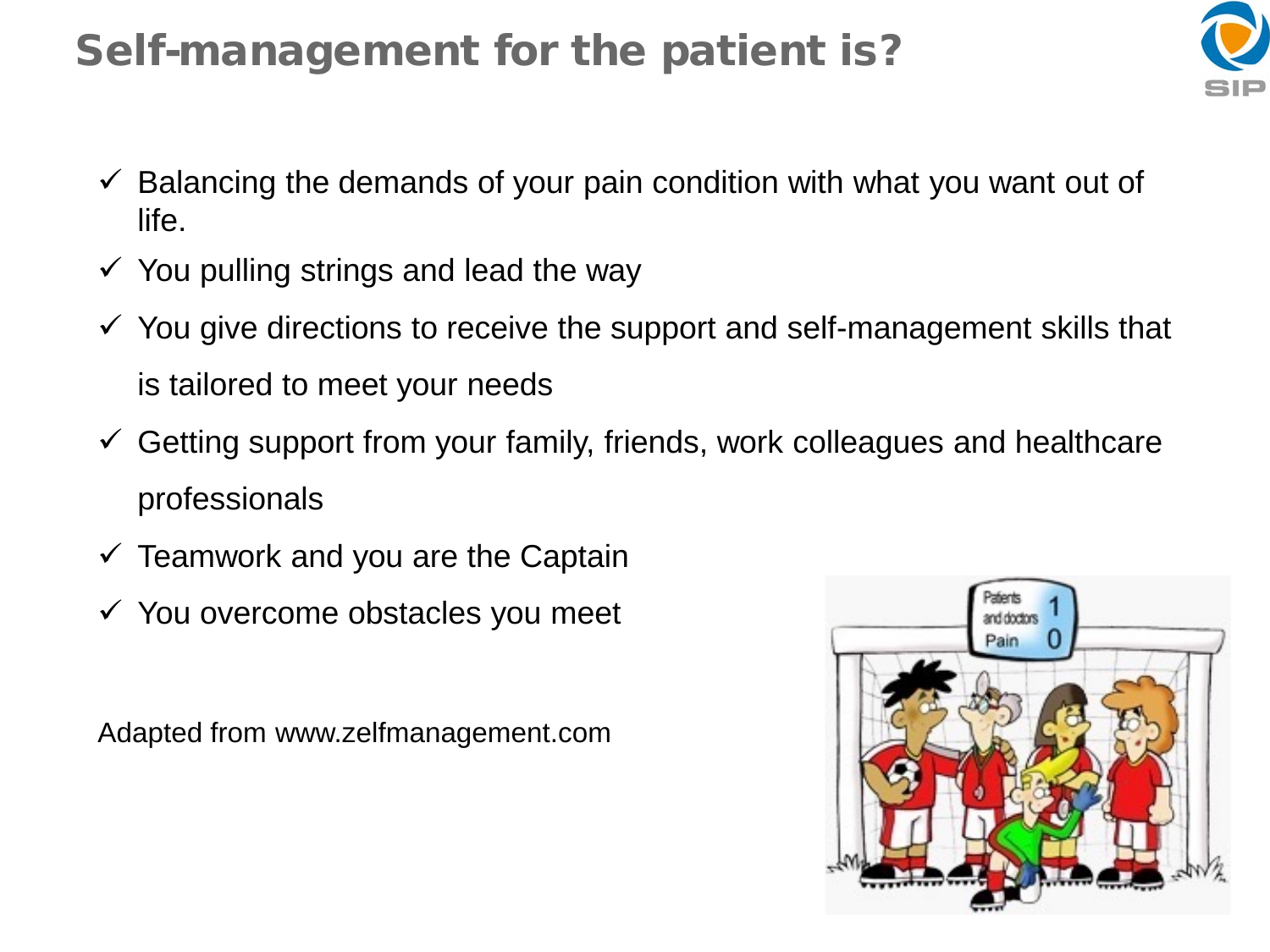#### Question..



 **Do Doctors/Healthcare professionals need to learn pain self-management skills when in training?**

If not.. **this needs to become a policy with all medical schools/training institutions.**



**So will self-management NOW... be your first choice or your last resort?**